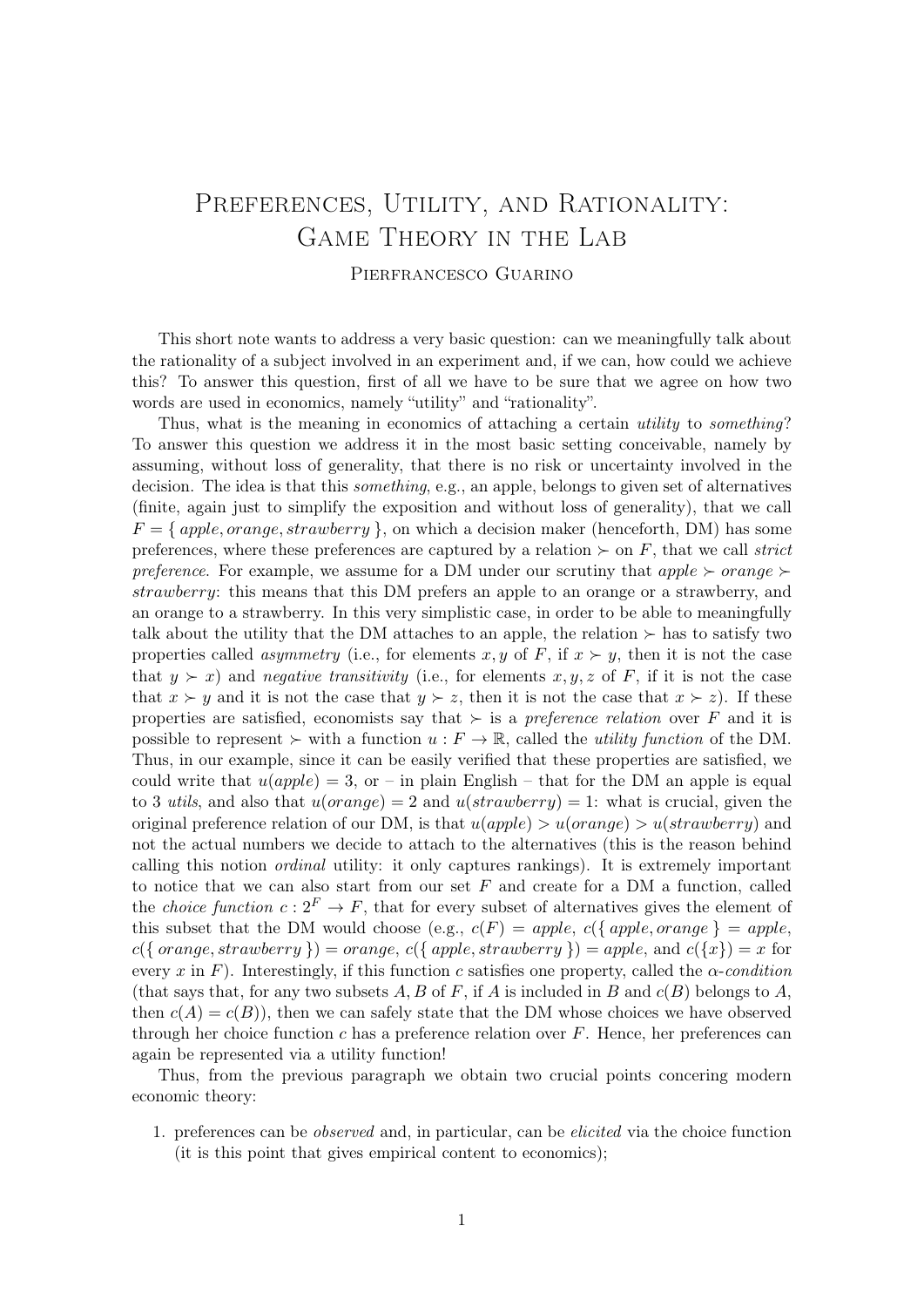2. utility in economics is simply a function that happens to exist for a given DM if and only if the preferences that this DM shows to have satisfy a rational ordering.

Concerning "rationality", the issue is conceptually more problematic. Decision theorists have long fought (and are still fighting) with the idea of providing a formal definition of this notion. For game theorists the problem can be decomposed in two different cases:

- a) in the equilibrium-based literature, whose goal is to refine the notion of Nash equilibrium to rule out all those equilibria that are unreasonable from the point of view of game theorists, rationality is not formalized, rather it is what arises as the result (outside the model itself) of an equilibrium notion that indeed rules out all the unreasonable equilibria;
- b) in the epistemic game theory approach, rationality is formally defined from the outset as subjective expected utility maximization: a DM is rational if she does not choose any action  $s$  that is dominated by another action  $s'$  (i.e., such that no matter what the other DMs involved in the game are doing, it is better to choose  $s'$  instead of  $s$ ).

For the sake of our argument, we take the notion of rationality expressed in (b), both because it can be formalized in the language of the theory and because it also intuitively captures the notion that economists seek to capture, but mind that this is (again) without loss of generality! One point needs to be emphasized, namely that a consequence of this definition is that we need a context where a DM expresses preferences enough well-behaved to derive a utility function (otherwise there would not be any utility to talk about in the first place) in order to make inferences concerning her rationality. Hence, rationality cannot be evaluated in a vacuum.

The natural question is now the following: how is all this related to our original problem? Consider an experimenter that sees a subject choosing an action that is dominated from the point of view of the material payoffs provided in the experiment. Can the experimenter infer that this subject is irrational (hence is not playing according to economic theory)? Before moving to an example that should clarify the question, one point. Occasionally in the literature it is mentioned this mythological beast called homo economicus, which prototipically is a selfish DM that cares only about her material payoffs. As a matter of fact this description does not capture the behavior of an ideal DM that behaves according to economic theory, since such DM would always maximizes her subjective expected utility (which can be different from her material payoff!). In other words, what we wrote about apples and other fruits applies to monetary allocations as well.

The following example will hopefully make more explicit what was written above: take a game between two DMs, call them Ann and Bob, where, given 10\$, Ann has to divide them in whatever way she prefers and Bob has to simply accept her decision: this is called in the literature the Dictator Game. One question naturally arises: If Ann divides the amount of money in an equal way, i.e., 5\$/5\$ (where the first number is her material payoff and the second is Bob's), is she kind and rational or selfish and fool? As a matter of fact, we simply do not know, since by taking this single choice, we cannot say anything concerning her utility function and, in turn, we cannot talk about her rationality. To clarify, if Ann's utility is a mirror of her (and only her!) material payoff, then we could conclude that she is irrational. Indeed, since her preferences mirror her material payoff, we have that  $10\% \succ 9\% \succ \cdots \succ 1\% \succ 0\%$ , and – by assuming that the number of utils coincides with the number of dollars – we have that  $10 > 9 > \cdots > 1 > 0$ , which in turn implies that, by taking just  $5\$ , i.e., 5 utils, she is not maximizing her *utility*. However, if we do not know anything about her overall preferences over the material payoffs, there is no utility function in the picture. Indeed, observe that it is perfectly conceivable to have different